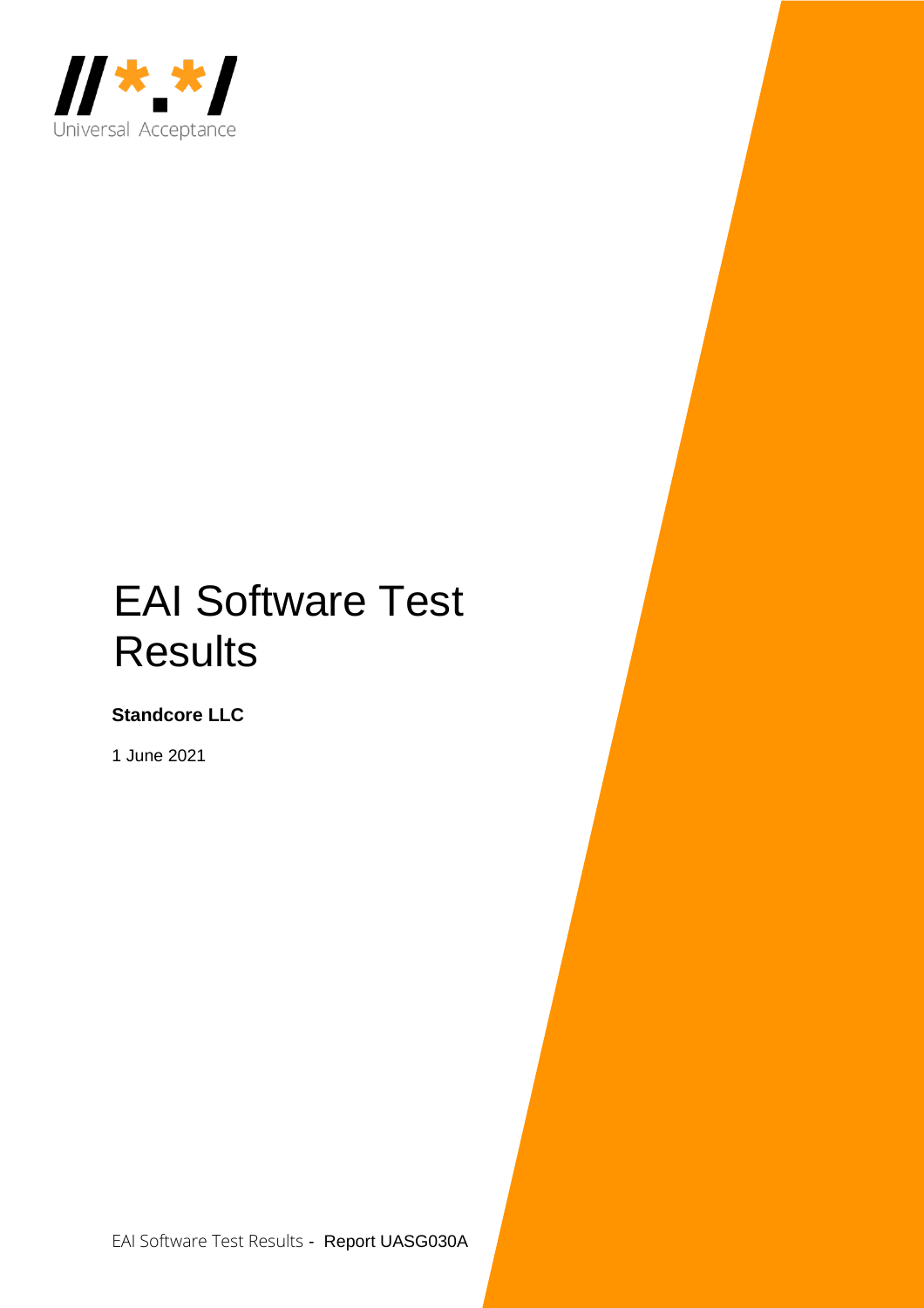# $\frac{1}{2}$   $\frac{1}{2}$   $\frac{1}{2}$   $\frac{1}{2}$   $\frac{1}{2}$   $\frac{1}{2}$   $\frac{1}{2}$   $\frac{1}{2}$   $\frac{1}{2}$   $\frac{1}{2}$   $\frac{1}{2}$   $\frac{1}{2}$   $\frac{1}{2}$   $\frac{1}{2}$   $\frac{1}{2}$   $\frac{1}{2}$   $\frac{1}{2}$   $\frac{1}{2}$   $\frac{1}{2}$   $\frac{1}{2}$   $\frac{1}{2}$   $\frac{1}{2}$

## **TABLE OF CONTENTS**

| <b>Summary of Results</b>                 | 3                       |
|-------------------------------------------|-------------------------|
| <b>Testing Strategy</b>                   | 4                       |
| Terminology                               | $\overline{4}$          |
| <b>Test Addresses</b>                     | 5                       |
| <b>Summary of Test Results</b>            | 5                       |
| <b>Results of MUA Tests</b>               | 6                       |
| <b>Results of Webmail Tests</b>           | $\overline{\mathbf{r}}$ |
| <b>Results of MSA, MTA, and MDA Tests</b> | 8                       |
| Sendmail 8.17 alpha                       | $\hbox{9}$              |
| Halon                                     | $\overline{9}$          |
| Xgenplus                                  | $\overline{9}$          |
| Dovecot                                   | 10                      |
| <b>Spam Filter Tests</b>                  | 10                      |
| Mailchannels                              | 12                      |
| Spamjadoo (Xgenplus)                      | 12                      |
| Spamassassin                              | 12                      |
| <b>Software Not Tested</b>                | 13                      |
| Halon                                     | 13                      |
| <b>Previous Tests</b>                     | 13                      |
| <b>Detailed Results</b>                   | 13                      |
| Mozilla Thunderbird Beta                  | 13                      |
| Xgenplus and Spamjadoo                    | 13                      |
| Sendmail 8.17 alpha                       | 13                      |
| Halon                                     | 13                      |
| Dovecot                                   | 13                      |
| Mailchannels                              | 13                      |
| Spamassassin                              | 13                      |
| <b>Test Software</b>                      | 13                      |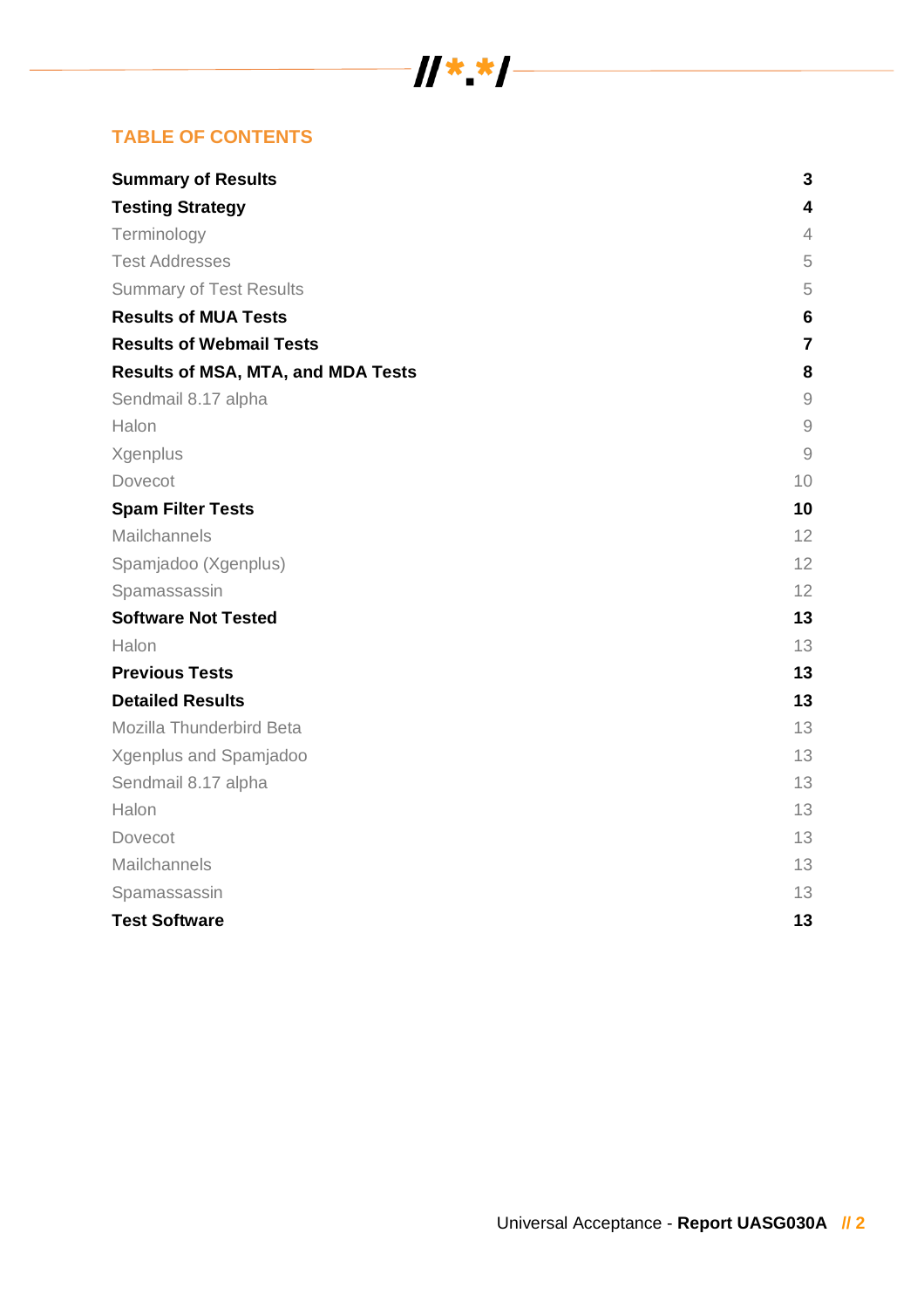

## **Summary of Results**

Research and development company, [Standcore](https://standcore.com/) LLC, tested seven software packages to determine how well they support internationalized email, otherwise known as Email Address Internationalization (EAI), and in two cases tested whether spam filters handled EAI mail. The results were varied: some passed most of the tests, some passed none at all, and only one passed every test. While EAI support is improving every year, there is still plenty of work to do.

| <b>Name</b>                           | <b>MUA</b>          | <b>MSA</b>          | <b>MTA</b>          | <b>MDA</b>        | <b>MSP</b>        | <b>Webmail</b>      |
|---------------------------------------|---------------------|---------------------|---------------------|-------------------|-------------------|---------------------|
| Coremail                              | Few                 | All <sub>L2</sub>   | Most L <sub>2</sub> | Few               | All <sub>L2</sub> | Most L <sub>2</sub> |
| MS Outlook.com                        | Most L1             | Most L1             | Most L1             | None              | <b>None</b>       | Most L1             |
| <b>Yandex Mail</b>                    | Few                 | <b>None</b>         | <b>None</b>         | Few               | Part              | Few                 |
| Roundcube                             | Most L <sub>2</sub> |                     |                     |                   |                   |                     |
| <b>Apple Mail</b>                     | Few                 |                     |                     |                   |                   |                     |
| Apple iOS Mail 14.x                   | Most L <sub>2</sub> |                     |                     |                   |                   |                     |
| Mozilla Thunderbird                   | Few                 |                     |                     |                   |                   |                     |
| <b>MS Outlook</b>                     | Most L1             |                     |                     |                   |                   |                     |
| <b>MS Exchange Server</b><br>(hosted) |                     | All L1              | All L1              | Few               |                   |                     |
| Exim                                  |                     | Most L <sub>2</sub> | All <sub>L2</sub>   |                   |                   |                     |
| Postfix                               |                     | All <sub>L2</sub>   | All <sub>L2</sub>   |                   |                   |                     |
| Courier                               |                     | All <sub>L2</sub>   | All <sub>L2</sub>   | All <sub>L2</sub> |                   |                     |
| Gmail                                 | All <sub>L1</sub>   | All <sub>L1</sub>   | All <sub>L1</sub>   | Few               |                   |                     |
| <b>XgenPlus</b>                       |                     | Most L <sub>2</sub> | Most L <sub>2</sub> | Most              | All <sub>L2</sub> | Most L <sub>2</sub> |
| Sendmail 8.17 Alpha                   |                     | Most L <sub>2</sub> | Most L <sub>2</sub> |                   |                   |                     |
| Halon                                 |                     | Most L <sub>2</sub> | Most L <sub>2</sub> |                   |                   |                     |
| Thunderbird 89 beta                   | Most L1             |                     |                     |                   |                   |                     |
| Dovecot                               |                     |                     |                     | None              |                   |                     |

| <b>Name</b>          | Spam              |
|----------------------|-------------------|
| Spamassassin 3.4.5   | All <sub>L2</sub> |
| Mailchannels         | <b>Part L1</b>    |
| Spamjadoo (Xgenplus) | All $L2$          |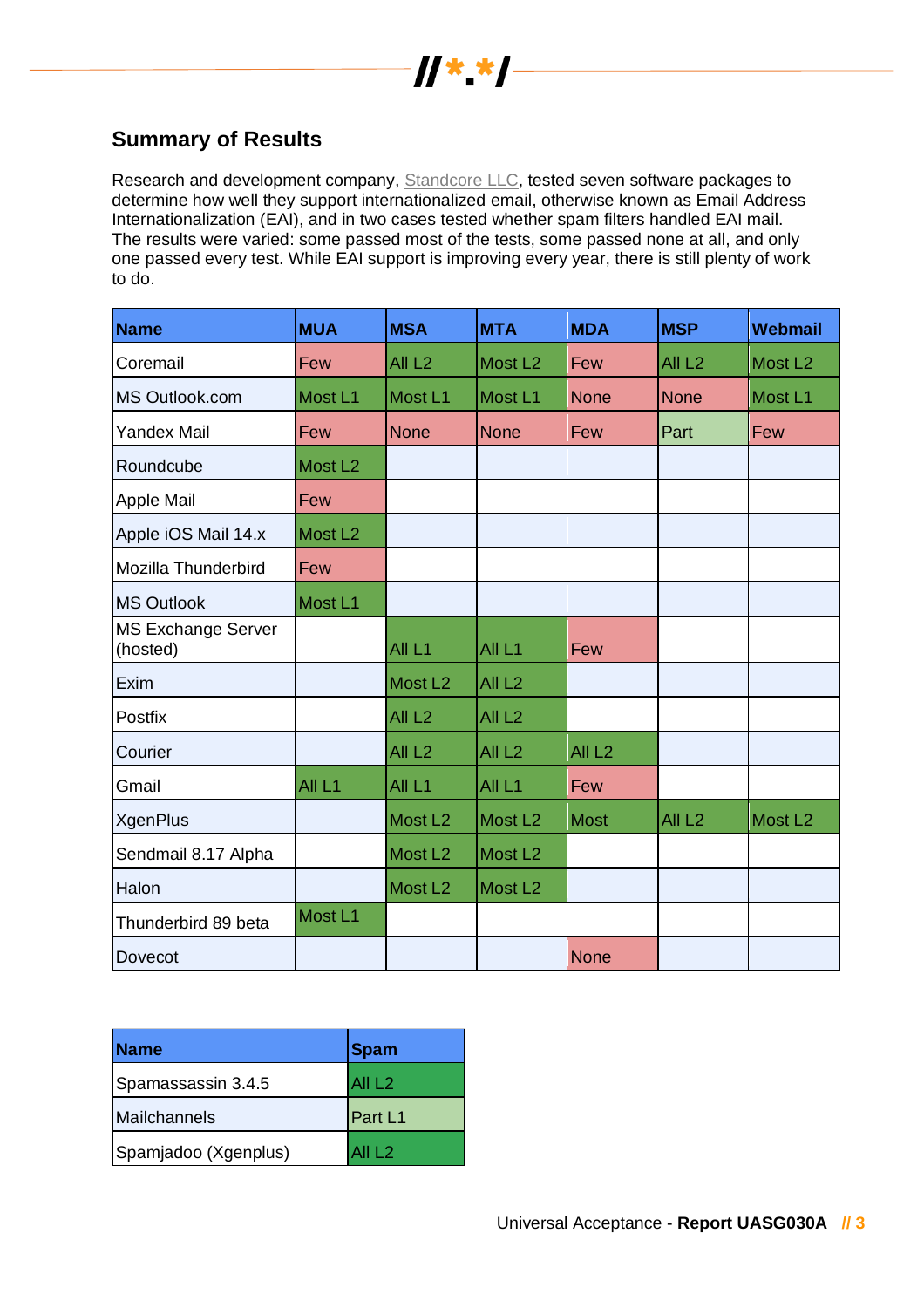

#### **Chart Legend**

Blank cells in the chart indicate a component that does not exist.

| EAI level 1 (L1) - sends to and<br>receives from EAI addresses  | <b>All or Most</b> | <b>IPart</b> | Few         | <b>Not tested</b> |
|-----------------------------------------------------------------|--------------------|--------------|-------------|-------------------|
| $ EA $ level 2 $(L2)$ - L1 plus<br>provides local EAI addresses | <b>All or Most</b> | <b>IPart</b> | <b>None</b> | <b>Not tested</b> |

## **Testing Strategy**

Tests were divided into five groups: Mail User Agent (MUA), Mail Submission Agent (MSA), Mail Transfer Agent (MTA), Mail Delivery Agent (MDA), and Spam Filter (SPM). The first four sets of tests were defined in UASG021B<sup>1</sup>, to test how closely mail software follows the EAI specifications defined in RFCs 6530-6534 and 6855-6858. The spam tests defined as part of this work check for practical compatibility with EAI mail since there are no standards for spam filtering.<sup>2</sup>

We performed different groups of tests on different packages depending on the features they offer. We used an additional group of tests for Webmail, consisting of 60 of the 72 MUA tests, omitting ones that made no sense for webmail clients that are integrated with mail systems.

We conducted the MUA and web tests manually. For MUAs, we installed any required software and configured it to work with a reference mail server running an instrumented version of Courier. Then we performed the tests and recorded the results in a local database. Some of the tests such as EAI-MUA-046 through -049 check particular commands and options that the MUA sends to the mail server; our Courier server was patched to log the commands so we could see what the MUA sent.

We conducted the MSA, MTA, and MDA tests using scripts we wrote to perform each test and check the results. This made it easier to test consistently, and considerably sped up later tests. The SPM tests were partially automated (001 through 007) and partially manual. Many of the tests involved sending a test message and checking particular features of the message, in which our scripts pick up the test message from the system under test or from our server to which the server sent the message, as appropriate.

In practice, even software that does not implement EAI extensions often handles EAI mail well. We note some cases in the discussion of MDAs.

#### **Terminology**

In this report, when we refer to an *EAI address*, we mean an address with non-ASCII characters in the mailbox, which is the part preceding the "@" sign. An *EAI message* is one with an EAI address as an envelope sender and/or recipient, or with unencoded UTF-8 text

<sup>1</sup> See https://uasg.tech/wp-content/uploads/documents/UASG021B-en-digital.pdf

 $2$  If there were, the standards would be a roadmap for spammers to use to evade those filters.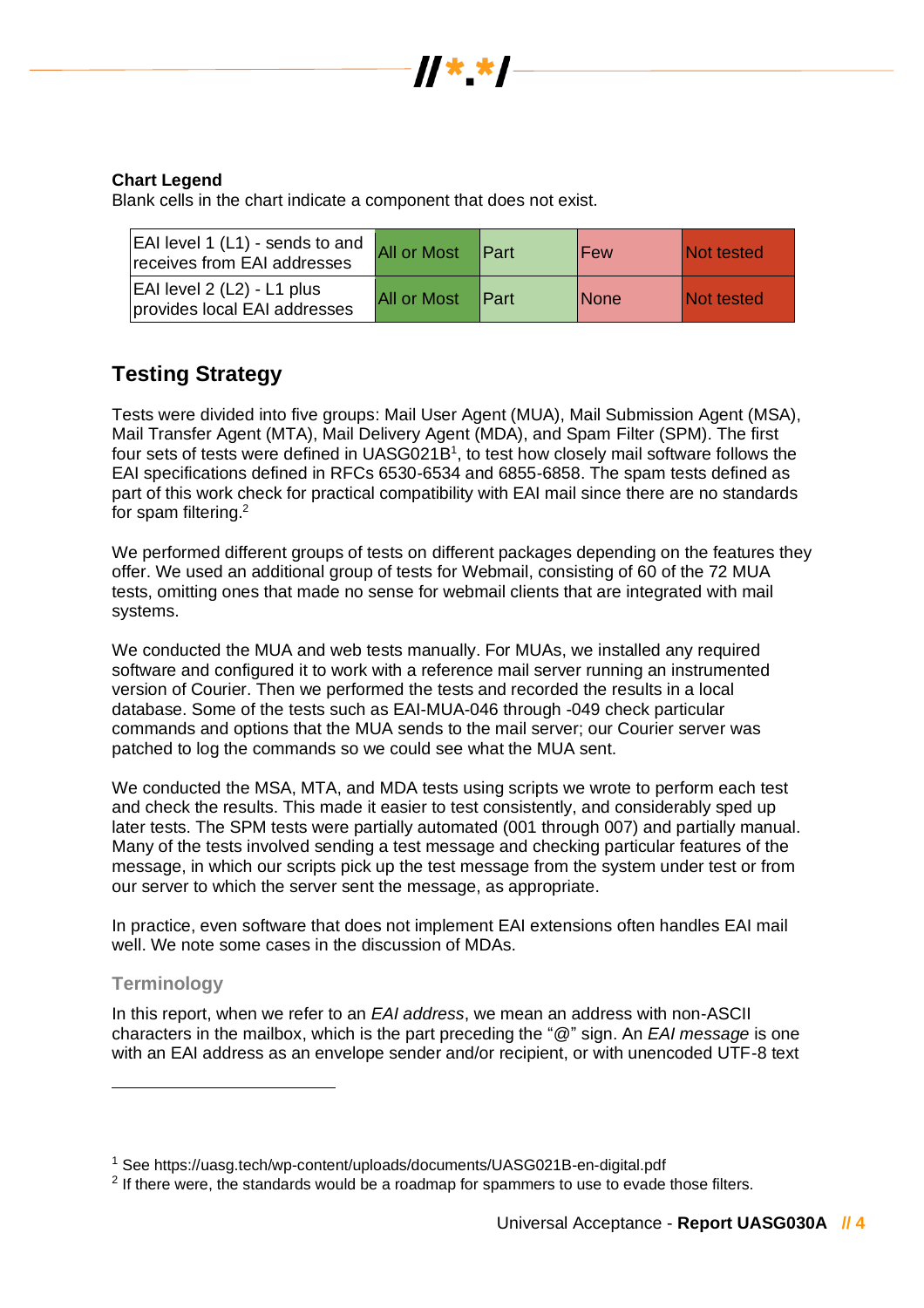

in a message header. An *EAI mail system* is one that generally supports sending and receiving EAI messages.

#### **Test Addresses**

We registered several domains to use for test addresses: one in Chinese and one in Arabic. We created subdomains for our Courier test server and for mail accounts on our Sendmail

and Halon servers and the Mailchannels spam proxy, e.g., 哈龙.电子邮件测试.中国 and 筛选

.电子邮件测试.中国. We did not create mixed-script test addresses, but none of the packages do any script processing so we expected that any UTF-8 addresses would work the same.

Xgenplus provided EAI test addresses in Hindi.

For each package we tested whether they could:

- Send to and retrieve mail from EAI addresses (Level 1 EAI Readiness)
- Host an EAI address (Level 2 EAI Readiness)

In these summaries, we included the results of tests we did last year in 2020 and those done in 2019 by Catalyst.Net, Ltd. Our previous report was published as UASG document UASG030, available at [https://uasg.tech/wp-content/uploads/documents/UASG030-en](https://uasg.tech/wp-content/uploads/documents/UASG030-en-digital.pdf)[digital.pdf,](https://uasg.tech/wp-content/uploads/documents/UASG030-en-digital.pdf) and Catalyst's report was published as UASG document UASG021B, available at [https://uasg.tech/wp-content/uploads/documents/UASG021B-en-digital.pdf.](https://uasg.tech/wp-content/uploads/documents/UASG021B-en-digital.pdf)

| <b>Name</b>         | <b>MUA</b>   | <b>MSA</b> | <b>MTA</b>   | <b>MDA</b>   | <b>MSP</b>   | Web-<br>mail | Spam    |
|---------------------|--------------|------------|--------------|--------------|--------------|--------------|---------|
| Sendmail 8.17 alpha |              | X          | $\mathsf{X}$ |              |              |              |         |
| Thunderbird 89 beta | X            |            |              |              |              |              |         |
| Halon               |              | X          | X            | (X)          |              |              |         |
| Dovecot             |              |            |              | X            |              |              |         |
| <b>XgenPlus</b>     |              | X          | $\mathsf{X}$ | X            | $\mathsf{C}$ | X            | X       |
| Mailchannels        |              |            |              |              |              |              | X       |
| Spamassassin        |              |            |              |              |              |              | $\sf X$ |
| Coremail            | P            | P          | P            | P            | $\mathsf{P}$ | $\mathsf{P}$ |         |
| MS Outlook.com      | $\mathsf{P}$ | P          | P            | $\mathsf{P}$ | P            | P            |         |
| <b>Yandex Mail</b>  | P            | P          | P            | P            | $\mathsf{P}$ | P            |         |
| Roundcube           | $\mathsf{P}$ |            |              |              |              |              |         |
| Apple Mail          | P            |            |              |              |              |              |         |

#### **Summary of Test Results**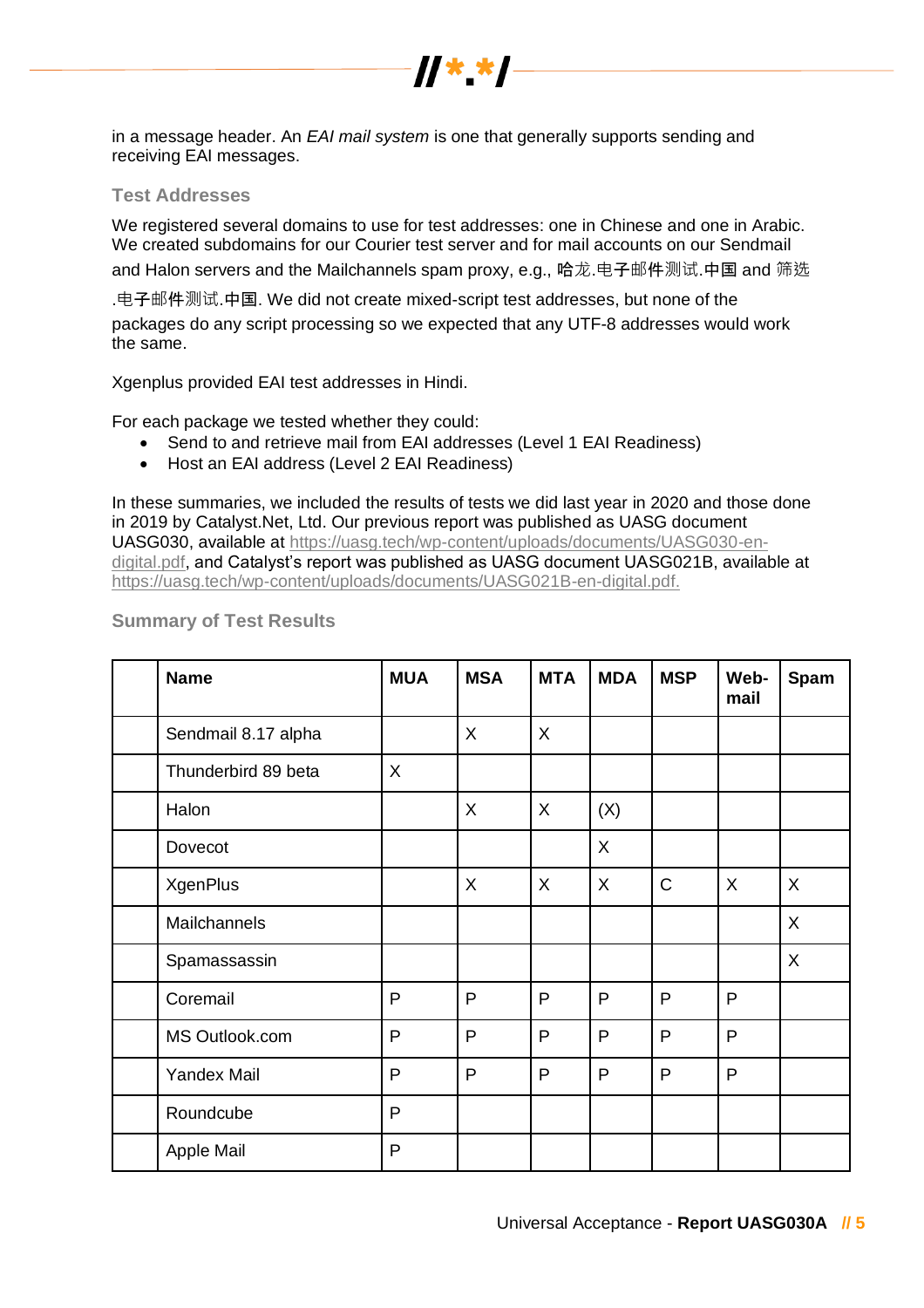

| Apple iOS Mail 14.x                   | P |             |             |              |  |  |
|---------------------------------------|---|-------------|-------------|--------------|--|--|
| Mozilla Thunderbird                   | P |             |             |              |  |  |
| <b>MS Outlook</b>                     | P |             |             |              |  |  |
| <b>MS Exchange Server</b><br>(hosted) |   | P           | P           | P            |  |  |
| Exim                                  |   | P           | P           |              |  |  |
| Postfix                               |   | P           | P           |              |  |  |
| Courier                               |   | $\mathsf C$ | $\mathsf C$ | $\mathsf{C}$ |  |  |
| Gmail                                 | C | A           | A           | A            |  |  |

X Standcore tested this component

(X) Standcore determined tests were not possible

- P Standcore test results from UASG030
- (P) Standcore determined tests would not be useful in UASG030
- C Catalyst.net test results from report UASG021B

## **Results of MUA Tests**

We tested one MUA in this phase:

• Thunderbird 89 beta 4

Tests were manually performed to evaluate sending mail and retrieving mail from the Chinese and Arabic test accounts on our Courier server, and the MUA was tested on its ability to:

- Handle additional EAI readiness tasks including:
	- o Correctly managing Unicode subject lines and Unicode folder names.
	- o Consistently creating and using Mailto links.
	- o Saving and using EAI addresses in the address book.
	- o Using Unicode in message headers where expected.

Thunderbird 89 beta has fairly complete EAI level 1 support, but does not yet have level 2 support. A summary of the changes since last year's tests are in the table below.

|                                                                            | Thunderbird 89 b4     | Thunderbird (2020 testing) |
|----------------------------------------------------------------------------|-----------------------|----------------------------|
| Client receives messages from<br><b>EAI</b> addresses                      | Yes                   | <b>Sometimes</b>           |
| Client sends messages to EAI<br>addresses                                  | Yes                   | No                         |
| Unicode addresses displayed in<br>Unicode (sent and received)              | <b>Yes (received)</b> | <b>Yes (received)</b>      |
| Address book handles EAI<br>addresses normally (save, send, Yes<br>search) |                       | <b>Yes</b>                 |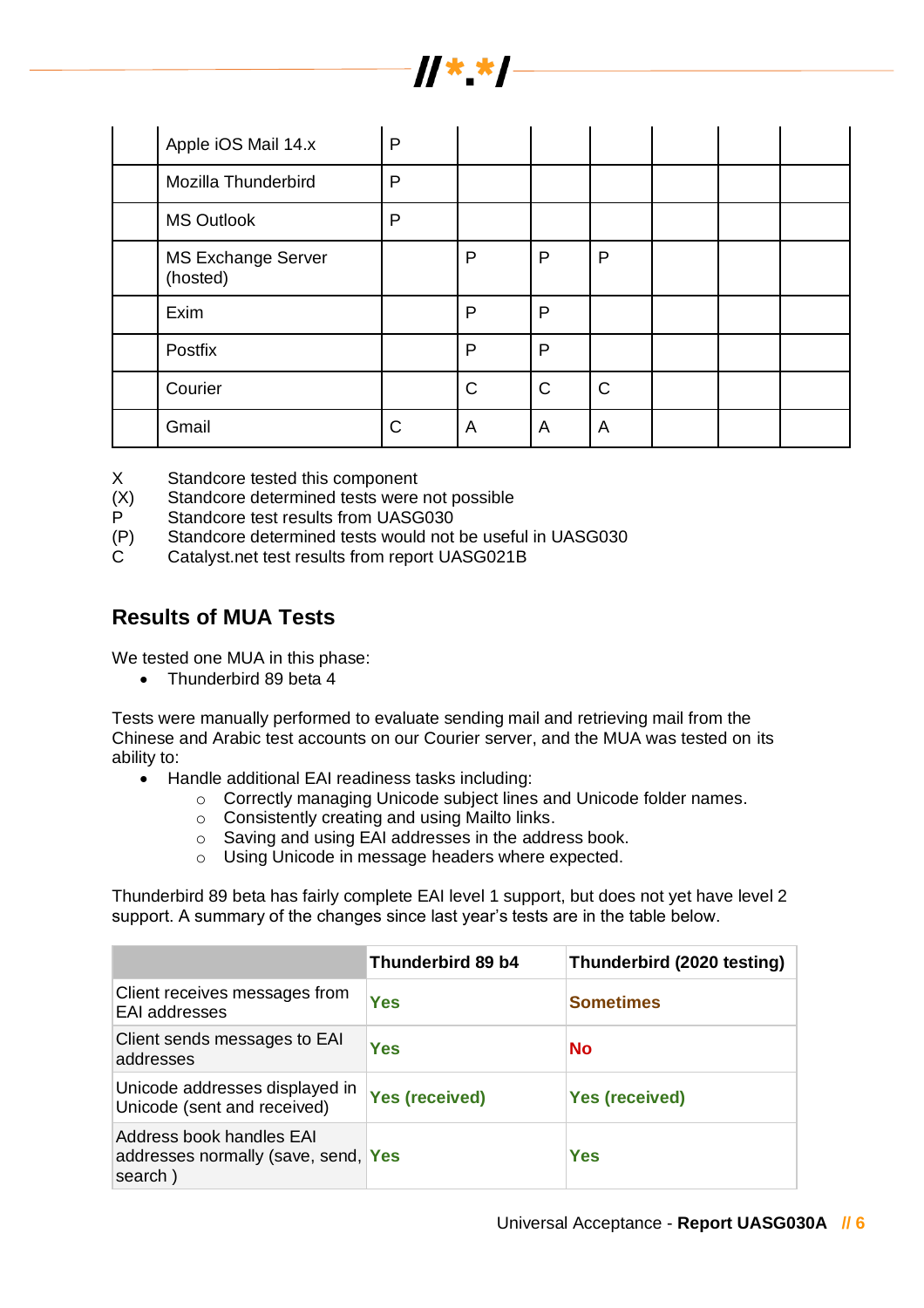| Mailto links of EAI addresses<br>handled normally (sent and<br>received)    | <b>Sometimes (no for sent</b><br>link, yes for received<br>link) | <b>Sometimes</b> |
|-----------------------------------------------------------------------------|------------------------------------------------------------------|------------------|
| Subject line can be Unicode                                                 | <b>Yes</b>                                                       | Yes              |
| Folders can be named with<br>Unicode                                        | Yes                                                              | Yes              |
| Message headers are Unicode<br>where appropriate                            | <b>No</b>                                                        | No               |
| EAI accounts can be set up to<br>receive and send mail using<br><b>IMAP</b> | <b>No</b>                                                        | Nο               |
| EAI accounts can be set up to<br>receive and send mail using<br><b>POP</b>  | <b>No</b>                                                        | <b>No</b>        |
| Username can be Unicode                                                     | <b>No</b>                                                        | <b>No</b>        |
| Server names and domains can<br>be Unicode                                  | <b>No</b>                                                        | No               |
| Server names and domains can<br>be A-label                                  | Yes                                                              | No               |

 $||**||$ 

## **Results of Webmail Tests**

We tested the webmail service of Xgenplus. The webmail tests are a subset of the MUA tests, leaving out the tests that aren't relevant.

The webmail passed most of the tests. Unlike most other MUAs and webmail systems, Xgenplus will downgrade an EAI message to ASCII when sending to an ASCII mail system. The UTF-8 mailbox is replaced with a MIME-encoded version of the mailbox which, while hard for people to read, is valid and does work.

|                                                               | Xgenplus (June 2021)                                                                                                                     |
|---------------------------------------------------------------|------------------------------------------------------------------------------------------------------------------------------------------|
| Client receives messages from EAI addresses                   | <b>Usually -- email from Chinese</b><br>addresses arrives, but not from the<br>Arabic address, likely was spam<br><b>filtering issue</b> |
| Client sends messages to EAIs                                 | Yes                                                                                                                                      |
| Unicode addresses displayed in Unicode (sent<br>and received) | <b>Yes</b>                                                                                                                               |
| Address book handles EAIs normally (save,<br>send, search)    | Yes                                                                                                                                      |
| Mailto links of EAIs handled normally (sent and<br>received)  | <b>None</b>                                                                                                                              |
| Subject line can be Unicode                                   | Yes                                                                                                                                      |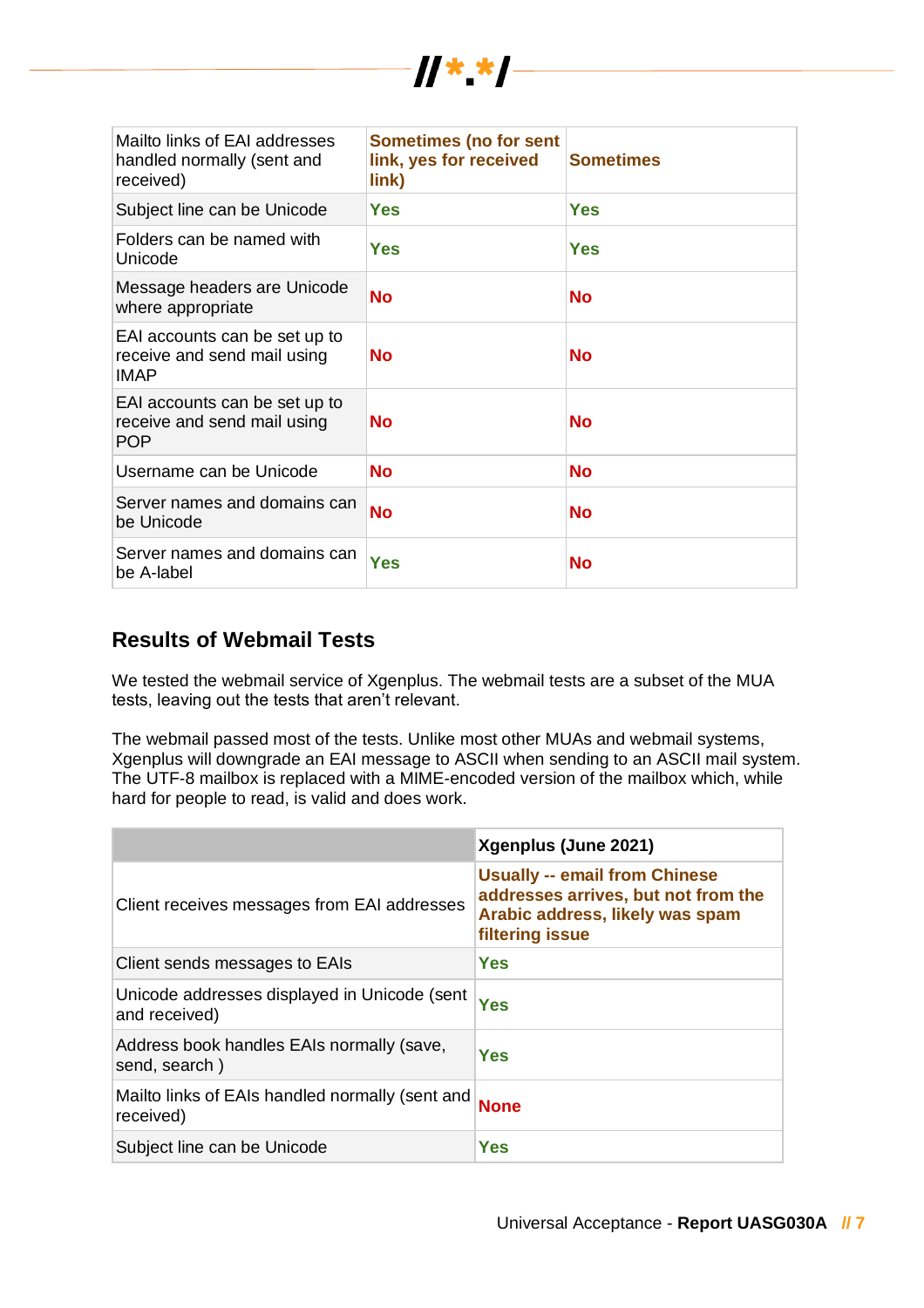

| Folders can be named with Unicode                | Yes |
|--------------------------------------------------|-----|
| Message headers are Unicode where<br>appropriate | No  |

## **Results of MSA, MTA, and MDA Tests**

| <b>MSA MTA summary</b>                         | Sendmail 8.17<br>alpha | <b>Halon</b>             | <b>Xgenplus</b> |
|------------------------------------------------|------------------------|--------------------------|-----------------|
| MSA UTF8SMTP support Yes                       |                        | <b>Yes</b>               | <b>Yes</b>      |
| MSA 8BITMIME support                           | <b>Yes</b>             | <b>Yes</b>               | <b>No</b>       |
| Sends EAI forward path                         | <b>Yes</b>             | <b>No, sent A-labels</b> | Yes             |
| Sends UTF-8 Subject                            | <b>Yes</b>             | <b>Yes</b>               | <b>Yes</b>      |
| Reject or downgrade msg<br>to non-EAI          | Reject                 | <b>No</b>                | Downgrade       |
| <b>ASCII messages sent</b><br>without UTF8SMTP | <b>Yes</b>             | <b>Yes</b>               | <b>No</b>       |
| MTA UTF8SMTP support Yes                       |                        | <b>Yes</b>               | <b>Yes</b>      |
| MTA 8BITMIME support                           | <b>Yes</b>             | <b>Yes</b>               | <b>Yes</b>      |
| <b>MTA Received indicates</b><br>EAI           | <b>Yes</b>             | <b>No</b>                | <b>No</b>       |
| MTA EAI msgs to non-<br>EAI are rejected       | Reject                 | <b>Reject</b>            | <b>No</b>       |

| <b>MDA summary</b>                       | <b>Dovecot</b> | <b>Xgenplus</b> |
|------------------------------------------|----------------|-----------------|
| <b>IMAP EAI extensions</b><br>advertised | <b>No</b>      | Yes             |
| <b>IMAP EAI enable</b>                   | <b>No</b>      | Yes             |
| <b>IMAP AUTHENTICATE</b>                 | Yes            | Yes             |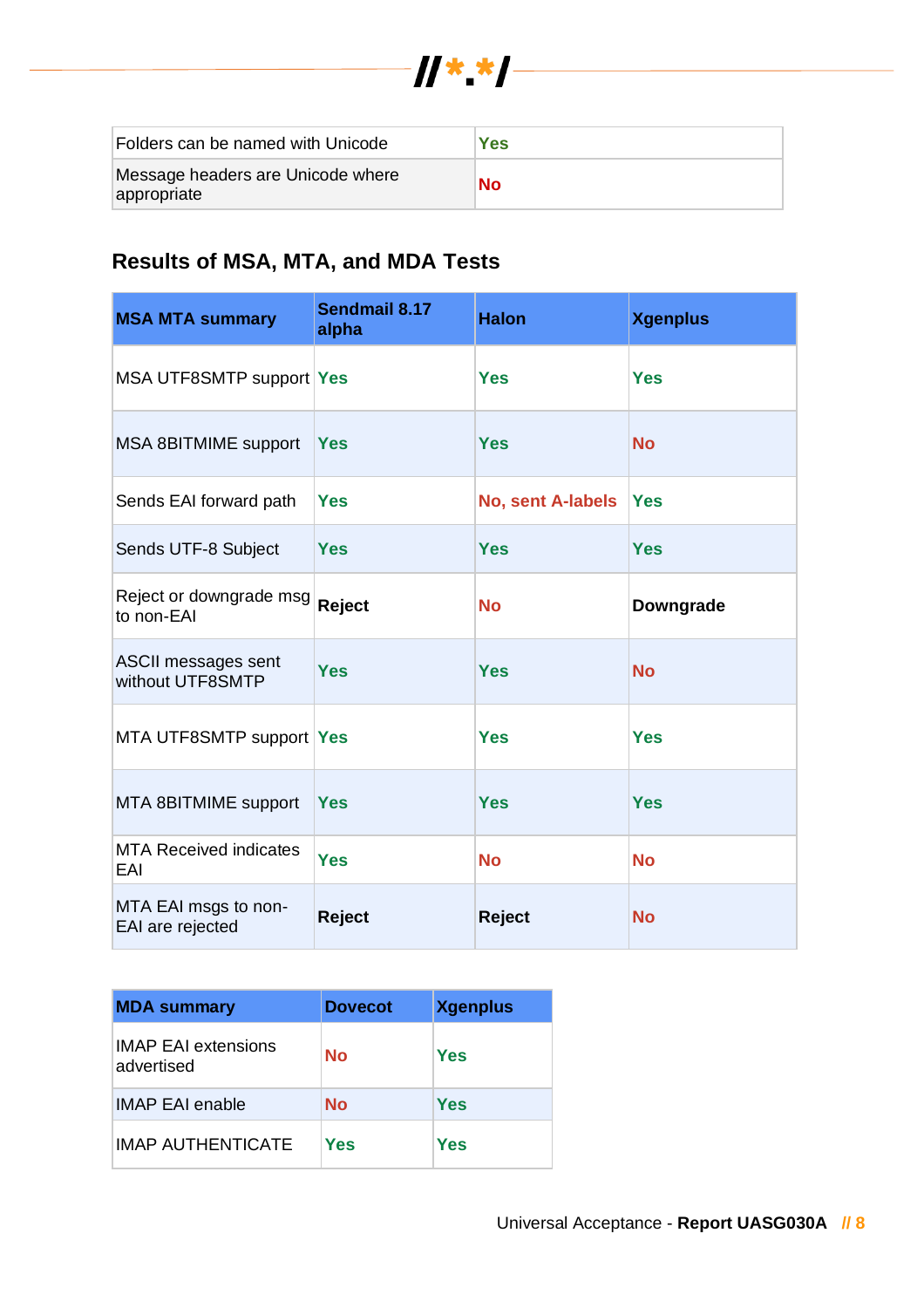

| <b>IMAP UTF-8 username</b> | No | Yes         |
|----------------------------|----|-------------|
| <b>POP LANG capability</b> | No | No          |
| POP UTF8 capability        | No | <b>Some</b> |

We performed the MSA, MTA, and MDA tests using python test scripts we wrote for the 2020 tests, updating the test scripts in a few cases as we discovered unexpected or buggy behavior. For example, we found the Xgenplus IMAP server sends an extra blank line after the contents of a message, which crashes the python IMAP library we use. We patched the library to deal with the blank lines and submitted the patch to be included in future versions of python.

#### **Sendmail 8.17 alpha**

We tested Sendmail 8.17 alpha 0 and alpha 2 on a system running FreeBSD, a platform suggested by its maintainer. We found a few bugs in the alpha 0 which we reported and were quickly fixed. As of sendmail 8.17 alpha 2 and later versions, sendmail has solid level 2 EAI support in its MSA and MTA, comparable to that in its open source peers Postfix and Exim.

#### **Halon**

We tested Halon version 4.6 running in a virtual machine at Amazon Web Services, a configuration recommended by the vendor. Halon handles mail using an extensive array of settings and a powerful scripting language that can add significant features to the standard configurations.

We tested two configurations based on Halon's default settings. For the MTA tests, we used an "inbound" configuration that accepts mail from the Internet on port 25, and after applying filtering rules, relays the mail to a fixed external server, in this case our own test server. For the MSA tests, we used an "outbound" configuration that accepts mail from authenticated users on port 587 and then relays it to the recipient's mail server. We made minimal changes to the defaults. For the inbound configuration, we disabled some of the filters to make the tests more reliable, and for the outbound configuration, we added an authentication rule that used a local file with fixed usernames and passwords.

For the MSA and MTA, Halon passed nearly all of the tests and is a good EAI L2 mail server.

#### **Xgenplus**

We tested the MSA, MTA, and MDA components. Most of the tests passed, and Xgenplus offers good EAI L2 features. It automatically downgrades mail sent to non-EAI systems, a fairly unusual feature. In the MSA and MDA components, we found a lot of small bugs not related to EAI but that might make it hard to use Xgenplus with other software, e.g., the MSA supports 8BITMIME but does not advertise it, the IMAP server misinterpreted some arguments to the SELECT command, and it returned the extra blank result lines as mentioned above.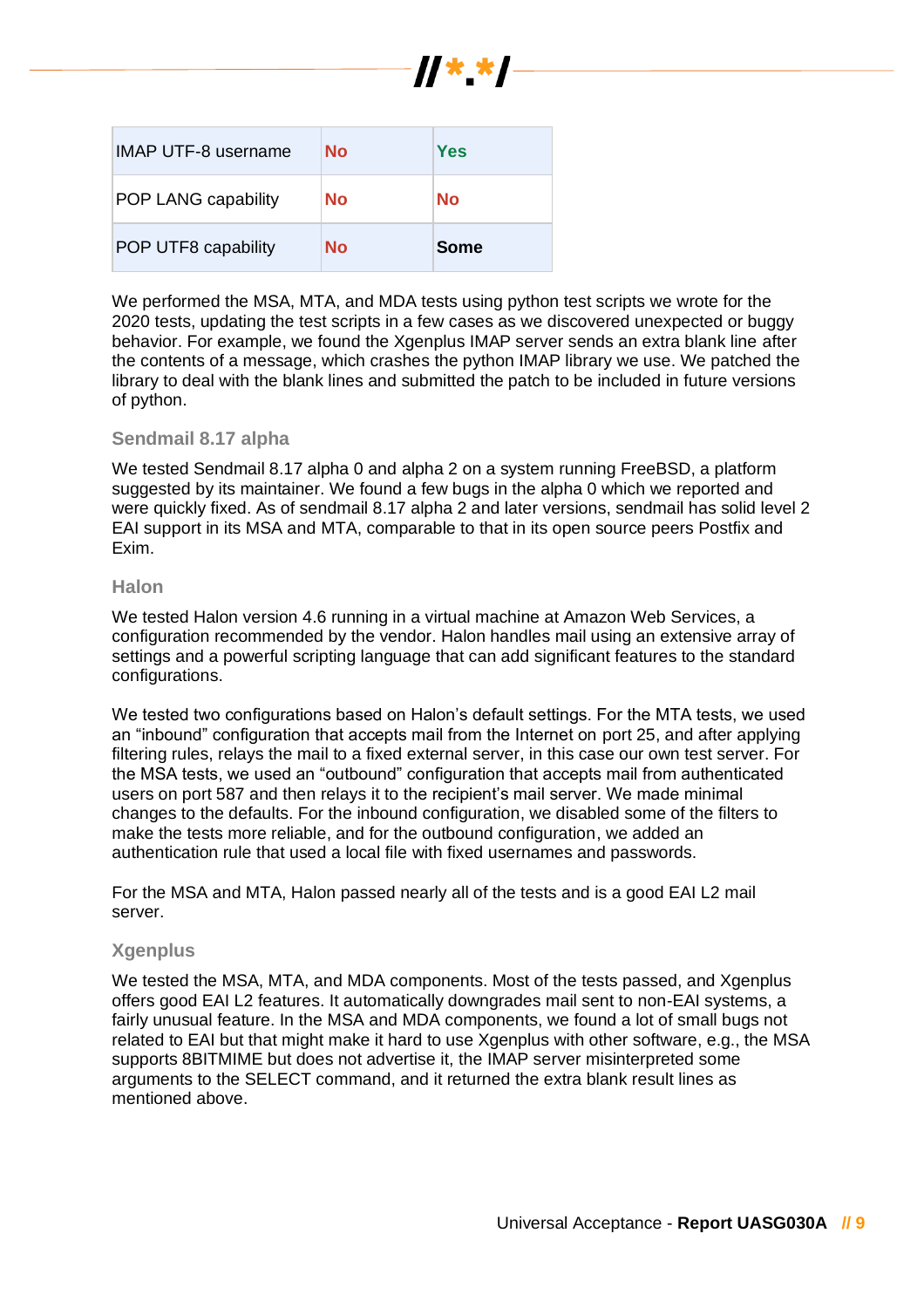

#### **Dovecot**

We installed Dovecot 2.3.13 from the FreeBSD package. We configured it to use a fixed text file as the authentication mechanism and otherwise used the default configuration.

Dovecot has not implemented any of the EAI extensions in RFCs 6855 and 6856 and failed most of the MDA tests, so it technically does not have even L1 support. Nonetheless, even without the RFC extensions it is in practice an adequate MDA for EAI mail. It properly stores and retrieves EAI mail messages, and since it has IMAP legacy character set support, mail clients can use that to manage UTF-8 folder names and search strings. One limit we found was that its AUTHENTICATE command does not handle UTF-8 usernames or passwords even if the underlying authentication database in use does.

## **Spam Filter Tests**

We created a new set of spam filter tests intended for two styles of spam filter. One is a filtering proxy, which provides an MX host for the client's domains, receives mail and filters it for spam, and then relays the filtered mail to the client's own mail server. The other is a hostbased filter that can be called from the host's MTA as part of mail reception or delivery. Our first seven tests are specific to proxies, while the rest are for all filters.

| <b>Test ID</b>         | <b>Summary</b>                                                                   | <b>Description</b>                                                                                                                                                                                                                                                   | <b>Action</b>                                                                                 | <b>Expected</b><br><b>Result</b>                                        | <b>Classification</b> |
|------------------------|----------------------------------------------------------------------------------|----------------------------------------------------------------------------------------------------------------------------------------------------------------------------------------------------------------------------------------------------------------------|-----------------------------------------------------------------------------------------------|-------------------------------------------------------------------------|-----------------------|
| <b>EAI-SPM-</b><br>001 | SMTPUTF8<br>capability is<br>advertised                                          | When a client connects to Connect to<br>the proxy (with the EHLO<br>command), the listing of<br>capabilities returned by<br>the server must include<br>SMTPUTF8 to indicate<br>EAI support.                                                                          | software<br>(using EHLO<br>command)<br>and inspect<br>traffic sent to<br>client               | Response to<br>command is<br>250 and<br>listing<br>includes<br>SMTPUTF8 | Proxy                 |
| <b>EAI-SPM-</b><br>002 | 8BITMIME<br>capability is<br>advertised                                          | When a client connects to<br>the proxy (with the EHLO<br>command), the listing of<br>capabilities returned by<br>the server must include<br>8BITMIME to indicate the<br>ability to handle 8-bit<br>data.                                                             | Connect to<br>software<br>(using EHLO<br>command)<br>and inspect<br>traffic sent to<br>client | Response to<br>command is<br>250 and<br>listing<br>includes<br>8BITMIME | Proxy                 |
| <b>EAI-SPM-</b><br>003 | SMTPUTF8<br>parameter is<br>provided with<br>MAIL command<br>for EAI<br>messages | When transmitting an EAI<br>message with the MAIL<br>command to an<br>SMTPUTF8-capable<br>proxy, the SMTPUTF8<br>parameter must be<br>included. For this test<br>case, the EAI message<br>should be one with<br>Unicode text in the local<br>part of a originator or | <b>Submit EAI</b><br>message and<br>inspect traffic<br>sent to server                         | <b>MAIL</b><br>command<br>includes<br>SMTPUTF8<br>parameter             | Proxy                 |

The tests we created are described in the following table.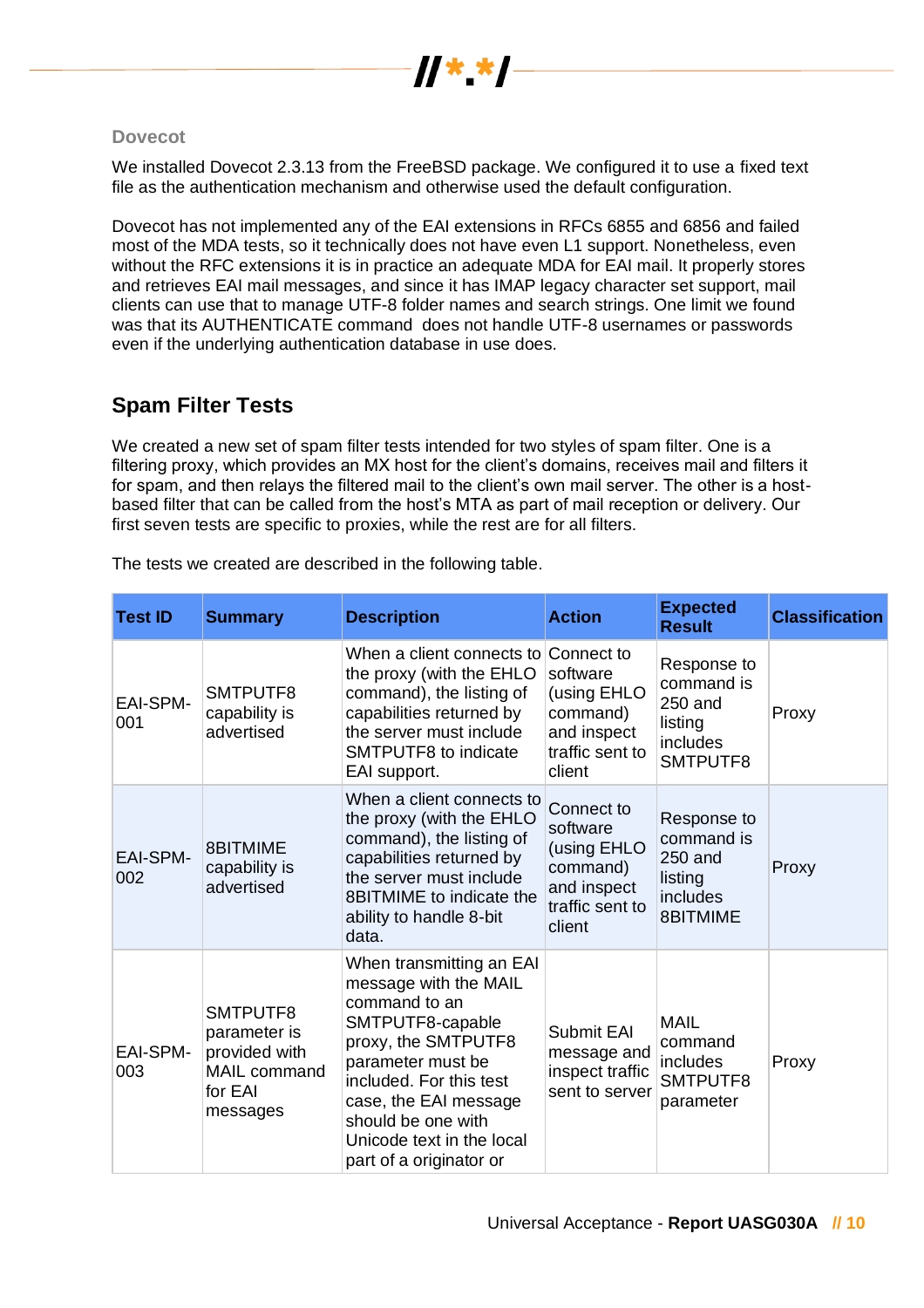

|                        |                                                                                                | destination address<br>header value.                                                                                                                                                                 |                                                                                                             |                           |       |
|------------------------|------------------------------------------------------------------------------------------------|------------------------------------------------------------------------------------------------------------------------------------------------------------------------------------------------------|-------------------------------------------------------------------------------------------------------------|---------------------------|-------|
| <b>EAI-SPM-</b><br>004 | EAI reverse path<br>values are<br>transmitted to<br>SMTPUTF8<br>proxy                          | Connections to a proxy<br>server offering the<br><b>SMTPUTF8</b> extension<br>may submit envelopes<br>with addresses in U-label<br>form. This applies to the<br>reverse-path of the MAIL<br>command. | <b>Submit</b><br>message with<br>reverse-path<br><email> to<br/>server with<br/>SMTPUTF8<br/>server</email> | Message is<br>transmitted | Proxy |
| EAI-SPM-<br>005        | EAI forward path<br>values are<br>transmitted to<br>SMTPUTF8<br>proxy                          | Connections to a proxy<br>server offering the<br>SMTPUTF8 extension<br>may submit envelopes<br>with addresses in U-label<br>form. This applies to the<br>forward-path of the RCPT<br>command.        | Submit<br>message with<br>forward-path<br><email> to<br/>proxy with<br/>SMTPUTF8<br/>support</email>        | Message is<br>transmitted | Proxy |
| <b>EAI-SPM-</b><br>006 | EAI originator<br>header values<br>SMTPUTF8<br>server                                          | Messages transmitted to<br>a proxy server offering<br>the SMTPUTF8<br>are transmitted to extension may send<br>mailbox parts in UTF-8.<br>This applies to the "From"<br>and "Reply-to" fields.       | Submit<br>message with Message is<br>originator<br><email></email>                                          | transmitted               | Proxy |
| EAI-SPM-<br>007        | <b>EAI</b> destination<br>address header<br>values are<br>transmitted to<br>SMTPUTF8<br>server | Messages transmitted to<br>an SMTP server offering<br>the SMTPUTF8<br>extension may send<br>mailbox parts in UTF-8.<br>This applies to the "To",<br>"Cc", and "Bcc" fields.                          | Submit<br>message with<br>destination<br>address<br><email></email>                                         | Message is<br>transmitted | Proxy |
| <b>EAI-SPM-</b><br>008 | Sender whitelist<br>supports UTF-8<br>mailbox                                                  | If the filter provides<br>sender whitelisting, UTF-<br>8 mailboxes are allowed                                                                                                                       | Add UTF-8<br>mailbox to<br>whitelist,<br>send<br>message                                                    | Message is<br>transmitted | All   |
| EAI-SPM-<br>009        | Sender whitelist<br>supports U-label<br>domain                                                 | If the filter provides<br>sender whitelisting, U-<br>label domains are<br>allowed                                                                                                                    | Add U-label<br>domain to<br>whitelist,<br>send<br>message                                                   | Message is<br>transmitted | All   |
| <b>EAI-SPM-</b><br>010 | Sender blocklist<br>supports UTF-8<br>mailbox                                                  | If the filter provides<br>sender blocking, UTF-8<br>mailboxes are allowed                                                                                                                            | Add UTF-8<br>mailbox to<br>blocklist,<br>send<br>message                                                    | Message is<br>blocked     | All   |
| <b>EAI-SPM-</b><br>011 | Sender blocklist<br>supports U-label<br>domain                                                 | If the filter provides<br>sender blocking, U-label<br>domains are allowed                                                                                                                            | Add U-label<br>domain to<br>blocklist,                                                                      | Message is<br>blocked     | All   |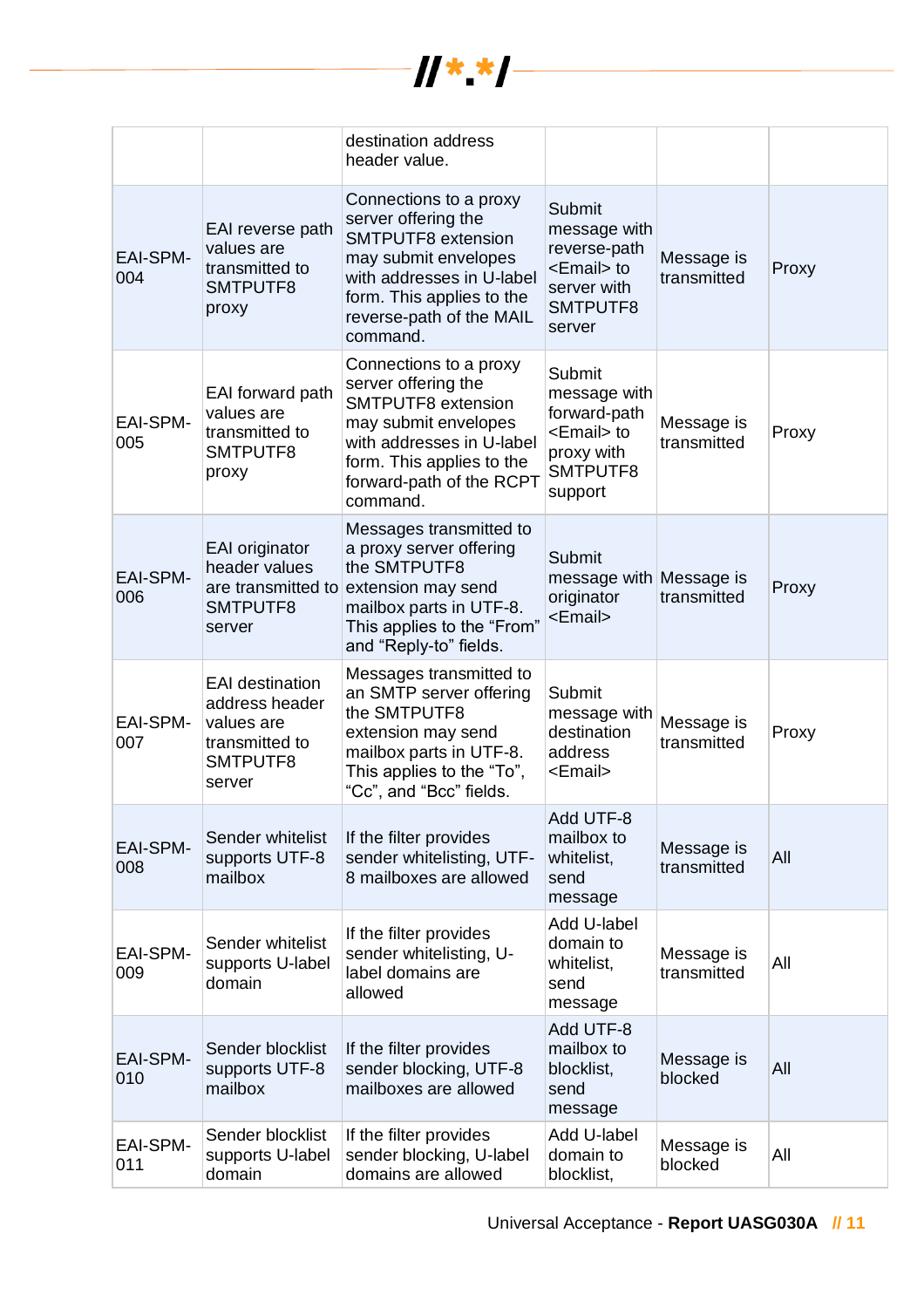

|                        |                                        |                                                                                            | send<br>message                                                                                 |                                                       |     |
|------------------------|----------------------------------------|--------------------------------------------------------------------------------------------|-------------------------------------------------------------------------------------------------|-------------------------------------------------------|-----|
| <b>EAI-SPM-</b><br>012 | Subject filters<br>support UTF-8       | If the filter provides<br>Subject filters, UTF-8<br>strings are allowed as<br>filter terms | Add UTF-8<br>term as a<br>Subject filter.<br>Send a<br>message with<br>that subject.            | Message is<br>filtered<br>appropriately.              | All |
| EAI-SPM-<br>013        | <b>Header filters</b><br>support UTF-8 | If the filter provides<br>Header filters, UTF-8<br>strings are allowed as<br>filter terms  | Add UTF-8<br>term as a<br>Header filter.<br>Send a<br>that term in a<br>header.                 | Message is<br>filtered<br>message with appropriately. | All |
| <b>EAI-SPM-</b><br>014 | <b>Body filters</b><br>support UTF-8   | If the filter provides Body<br>filters, UTF-8 strings are<br>allowed as filter terms       | Add UTF-8<br>term as a<br>Body filter.<br>Send a<br>message with<br>that string in<br>the body. | Message is<br>filtered<br>appropriately.              | All |

#### **Mailchannels**

Mailchannels offers a spam filtering proxy. We configured it to accept mail for an ASCII domain and an Internationalized Domain Name (IDN) domain and relay the mail to our test server. It passed all of the proxy-only tests but failed the rest due to bugs. At this point, Mailchannels is EAI L1 ready, but not L2 ready since we were unable to configure our IDN domain nor add UTF-8 addresses to their safelist or blocklist.

We reported all the bugs we found to the vendor who says they're working on fixing them, so we expect that when the bugs are fixed, Mailchannels will also be EAI L2 ready.

#### **Spamjadoo (Xgenplus)**

Spamjadoo is a filtering proxy that is both provided as part of the Xgenplus service and as a separate product. We tested it as a separate product, configured for an IDN domain that it relayed to our test server.

Spamjadoo passed every relevant test and is fully EAI L2 ready.

#### **Spamassassin**

We tested spamassassin version 3.4.5, installed from the FreeBSD package. Spamassassin has a very flexible design that allows extensive customization by system managers and users to manage the way it computes a spam score for each message. The system, and potentially each user, have a configuration file containing filtering rules and score weights. We added rules to the configuration file, e.g. whitelist from rules for tests 008 and 009, then let it process test messages and looked at the spam scores and summary of filtering results to see whether the rules were correctly triggered.

Spamassassin passed every test and is fully EAI L2 ready.